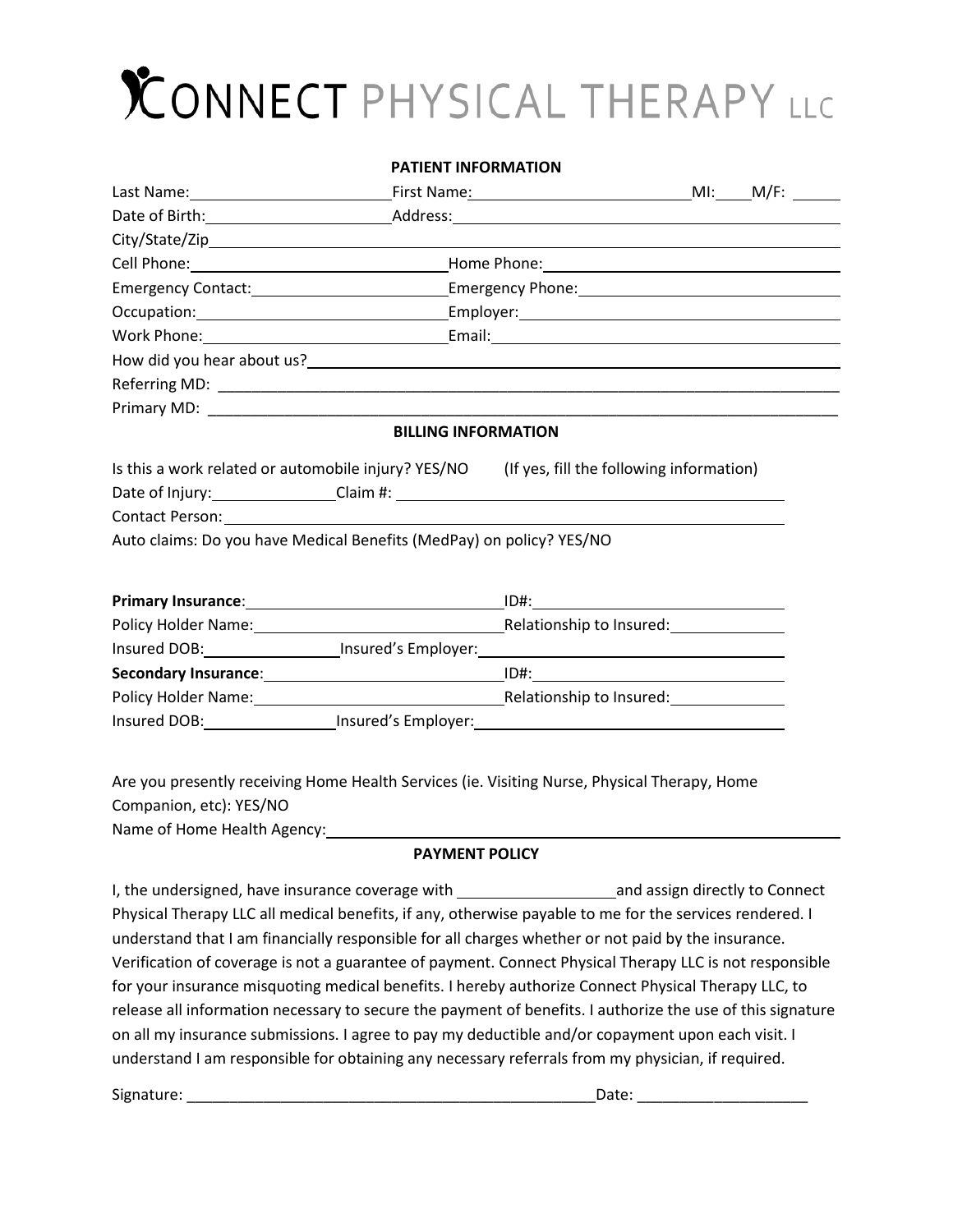# CONNECT PHYSICAL THERAPY LLC

#### **CONSENT FOR USE OR DISCLOSURE OF HEALTH INFORMATION**

#### **OUR PRIVACY PLEDGE**

Protecting your privacy is of upmost importance to us. While the law requires us to give you this disclosure, please understand that we have, and always will, respect the privacy of your health information.

There are several circumstances in which we may have to use or disclose your health care information:

• We may have to disclose your health information to another health care provider or a hospital if it is necessary to refer you to them for the diagnosis, assessment, or treatment of your health condition. • We may have to disclose your health information and billing records to another party if they are potentially responsible for the payment of your services.

• We may need to use your health information within our practice for quality control or other operational purposes.

We have a more complete notice that provides a detailed description of how your health information may be used or disclosed. You have the right to review that notice before you sign this consent form (HIPPA). We reserve the right to change our privacy practices as described in that notice. If we make a change to our privacy practices, we will notify you in writing when you come in for treatment or by mail. Please feel free to call us at any time for a copy of our privacy notices.

#### **YOUR RIGHT TO LIMIT USES OR DISCLOSURES**

You have the right to request that we do not disclose your health information to specific individuals, companies, or organizations. If you would like to place any restrictions on the use or disclosure of your health information, please let us know in writing. We are not required to agree to your restrictions. However, if we agree with your restrictions, the restriction is binding on us.

#### **YOUR RIGHT TO REVOKE YOUR AUTHORIZATION**

You may revoke your consent to us at any time; however, your revocation must be in writing. We will not be able to honor your revocation request if we have already released your health information before we receive your request to revoke your authorization. If you were required to give your authorization as a condition of obtaining insurance, the insurance company may have a right to your health information if they decide to contest any of your claims.

I have read your consent policy and agree to its terms. I am also acknowledging that I have received a copy of this notice.

Printed Name:

Signature: Date: Date: Date: Date: Date: Date: Date: Date: Date: Date: Date: Date: Date: Date: Date: Date: Date: Date: Date: Date: Date: Date: Date: Date: Date: Date: Date: Date: Date: Date: Date: Date: Date: Date: Date: D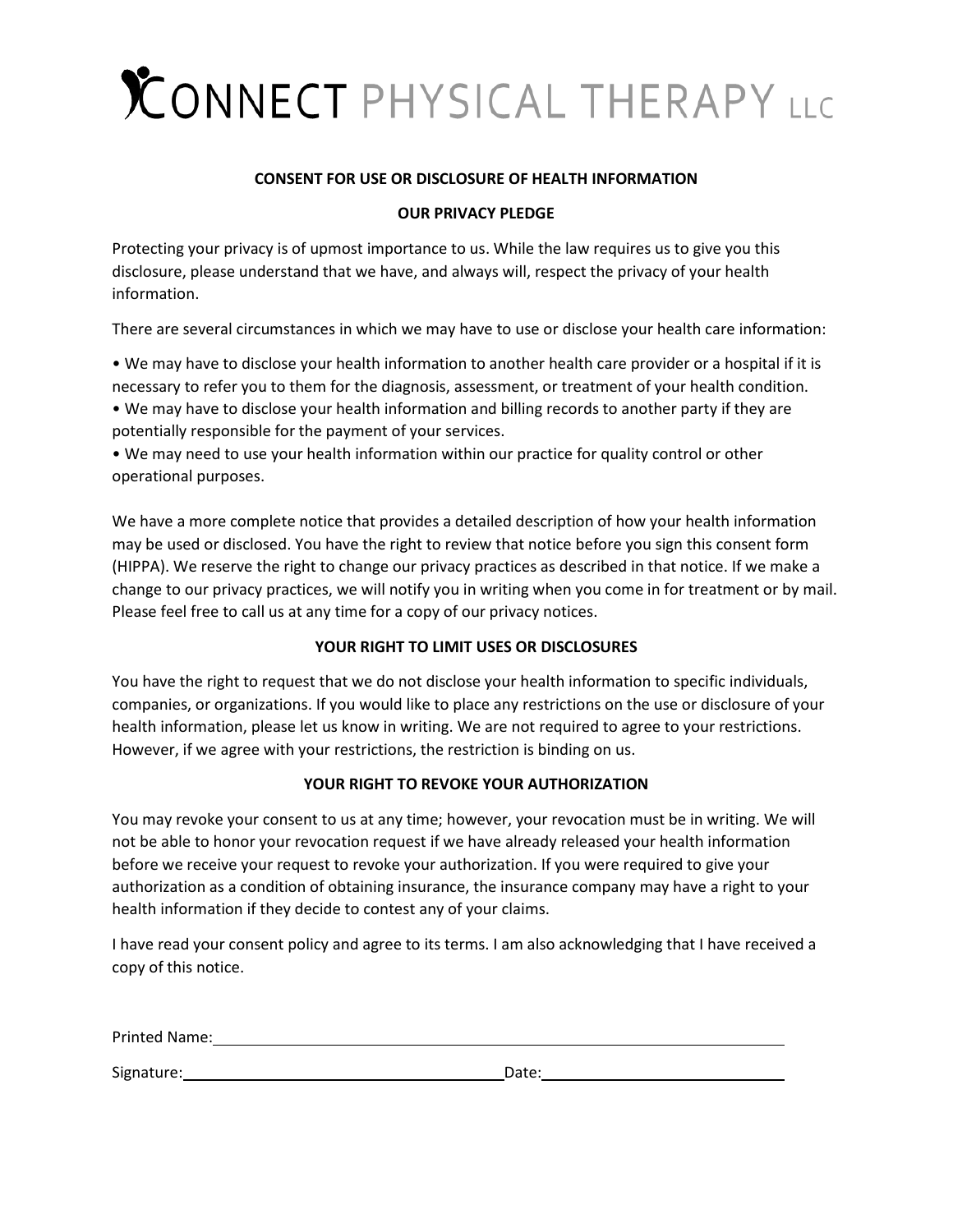## CONNECT PHYSICAL THERAPY LLC

#### **MEDICAL HISTORY**

List your **current** prescription and/or non-prescription medications:

| Are you currently taking blood thinning or anticoagulant medications? YES/NO<br>Allergies: |        |                                            |                                    |                                                     |
|--------------------------------------------------------------------------------------------|--------|--------------------------------------------|------------------------------------|-----------------------------------------------------|
| Are you Latex sensitive? YES/NO                                                            |        |                                            |                                    |                                                     |
| Height: __________________Weight:                                                          |        |                                            | Typical Blood Pressure:            |                                                     |
| Are you pregnant or think you might be pregnant? YES/NO                                    |        |                                            | Do you smoke? YES/NO               |                                                     |
| List any surgeries or other conditions in which you were hospitalized, including dates:    |        |                                            |                                    |                                                     |
|                                                                                            |        |                                            |                                    |                                                     |
| Do you currently have any of the following? (Check all that apply)                         |        |                                            |                                    |                                                     |
| Change in appetite<br>u                                                                    | П.     | Fever/chills/sweat                         | П                                  | Shortness of breath                                 |
| Change in<br>u                                                                             | $\Box$ | Headaches                                  | $\Box$                             | Chest pain                                          |
| bowel/bladder                                                                              | $\Box$ | Nausea/Vomiting                            | $\Box$                             | History of falls                                    |
| Visual changes<br>u                                                                        | $\Box$ | Pain at night                              | □                                  | Weakness/Fatigue                                    |
| <b>Dizziness</b><br>П                                                                      |        |                                            | □                                  | Weight loss/gain                                    |
| Have you ever had any of the following? (Check all that apply)                             |        |                                            |                                    |                                                     |
| Asthma/Lung Disease<br>Ш                                                                   | $\Box$ | <b>Infectious Disease</b>                  | □                                  | Diabetes/Type:                                      |
| <b>Heart Disease</b><br>u                                                                  | □      | Cancer/Type:                               |                                    |                                                     |
| Pacemaker<br>П                                                                             |        |                                            | $\Box$                             | Depression/Anxiety                                  |
| Stroke/TIA<br>u                                                                            | □      | <b>Thyroid Disease</b>                     | □                                  | Osteoporosis                                        |
| High Blood Pressure<br>$\Box$<br><b>Blood Clot/Emboli</b>                                  | Ш      | Kidney/Liver Problems<br>Epilepsy/Seizures | $\Box$                             | <b>Rheumatic Arthritis</b>                          |
| $\mathbf{I}$                                                                               | Ш      |                                            | $\Box$                             |                                                     |
|                                                                                            |        |                                            | Circle your pain level AT BEST     |                                                     |
|                                                                                            |        |                                            |                                    |                                                     |
|                                                                                            |        |                                            |                                    |                                                     |
|                                                                                            |        |                                            | 2<br>O<br>з<br>No                  | 5<br>6<br>8<br>9<br>10<br><b>Moderate</b><br>Worst  |
|                                                                                            |        |                                            | pain                               | possible<br>pain<br>pain                            |
|                                                                                            |        |                                            | Circle your pain level RIGHT NOW   |                                                     |
|                                                                                            |        |                                            |                                    |                                                     |
|                                                                                            |        |                                            |                                    |                                                     |
|                                                                                            |        |                                            | 2<br>No                            | 5<br>10<br>Moderate<br><b>Worst</b>                 |
|                                                                                            |        |                                            | pain                               | possible<br>pain                                    |
|                                                                                            |        |                                            |                                    | pain                                                |
|                                                                                            |        |                                            | Circle your pain level AT WORST    |                                                     |
|                                                                                            |        |                                            |                                    |                                                     |
| Mark your location of pain on the Body Chart                                               |        | 0                                          | $\overline{\mathbf{2}}$<br>з<br>1. | 5<br>7<br>8<br>9<br>10<br>6                         |
|                                                                                            |        |                                            | No<br>pain                         | <b>Worst</b><br><b>Moderate</b><br>pain<br>possible |
| Circle the word that best describes your pain:                                             |        |                                            |                                    | pain                                                |
| Sharp Burning Ache Numb Tingling Throbbing                                                 |        |                                            |                                    |                                                     |
| Signature:                                                                                 |        |                                            | Date:                              |                                                     |